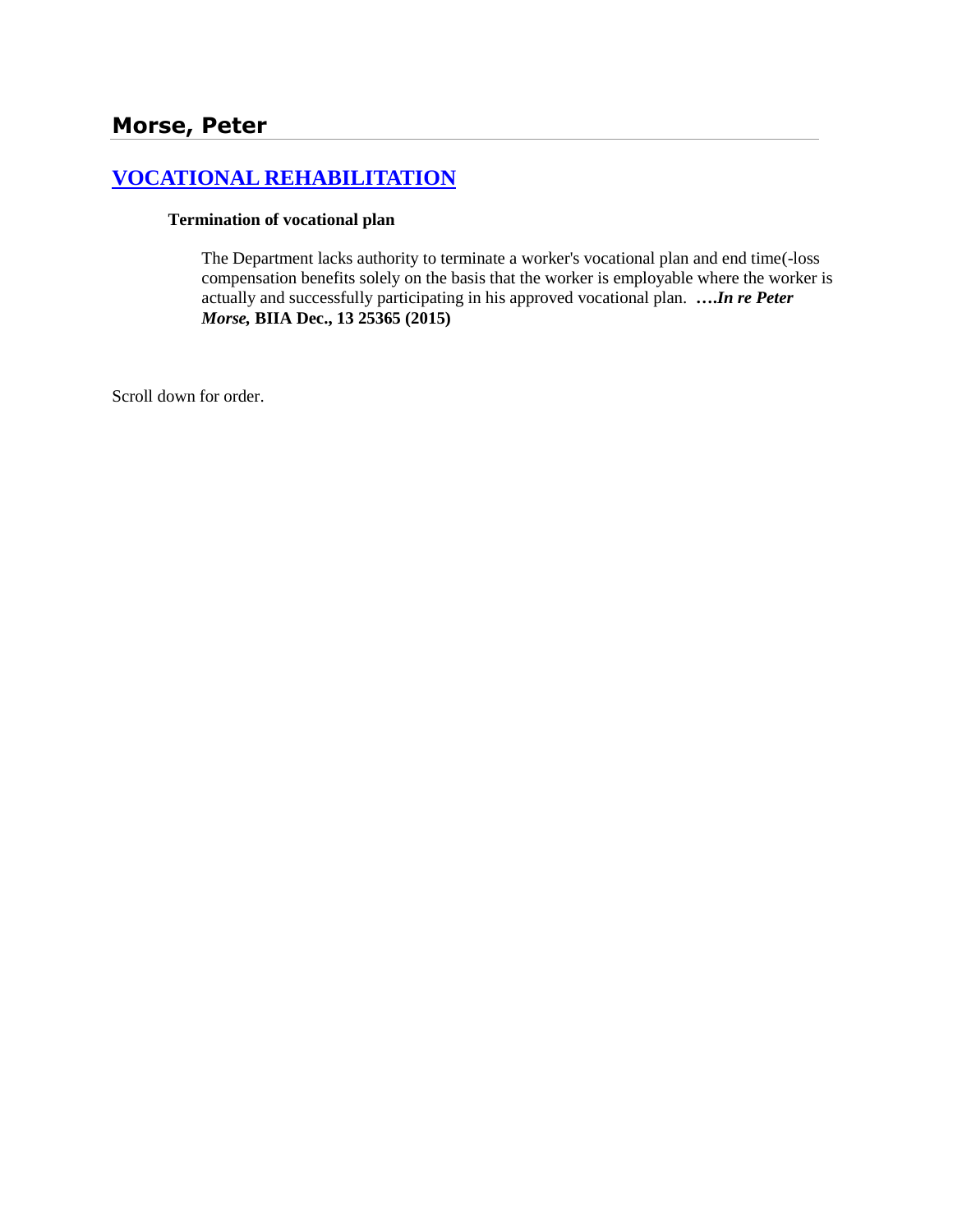### **BEFORE THE BOARD OF INDUSTRIAL INSURANCE APPEALS STATE OF WASHINGTON**

**IN RE: PETER L. MORSE ) DOCKET NO. 13 25365**

**CLAIM NO. Y-364167 ) DECISION AND ORDER**

APPEARANCES:

Claimant, Peter L. Morse, by Beemer & Mumma, P.S., per

Brian L. Ernst

Employer, Ken Spilker Masonry Co.,

None

Retrospective Rating Group, Associated General Contractors Retro #10636, None

**)**

Department of Labor and Industries, by The Office of the Attorney General, per Lynn M. Mounsey

The claimant, Peter L. Morse, filed an appeal with the Board of Industrial Insurance Appeals on November 20, 2013, from an order of the Department of Labor and Industries dated September 23, 2013. In this order, the Department affirmed its order dated June 25, 2013, in which it ended time-loss compensation benefits on June 24, 2013, because the worker could work. The Department order is **REVERSED AND REMANDED**.

# **INTRODUCTION**

As provided by RCW 51.52.104 and RCW 51.52.106, this matter is before the Board for review and decision. The claimant filed a timely Petition for Review of a Proposed Decision and Order issued on January 7, 2015, in which the industrial appeals judge affirmed the Department order dated September 23, 2013. Contested issues addressed in this order include continuation of Mr. Morse's vocational plan and reinstatement of time-loss compensation benefits.

The Board has reviewed the evidentiary rulings in the record of proceedings and finds that no prejudicial error was committed. The rulings are affirmed.

The evidence presented by the parties is well set forth in the Proposed Decision and Order, but a brief recitation of the facts will help explain our decision that it was incorrect for Department to terminate the vocational plan and end time-loss compensation benefits because Mr. Morse was employable while he was actively and successfully participating in his vocational plan.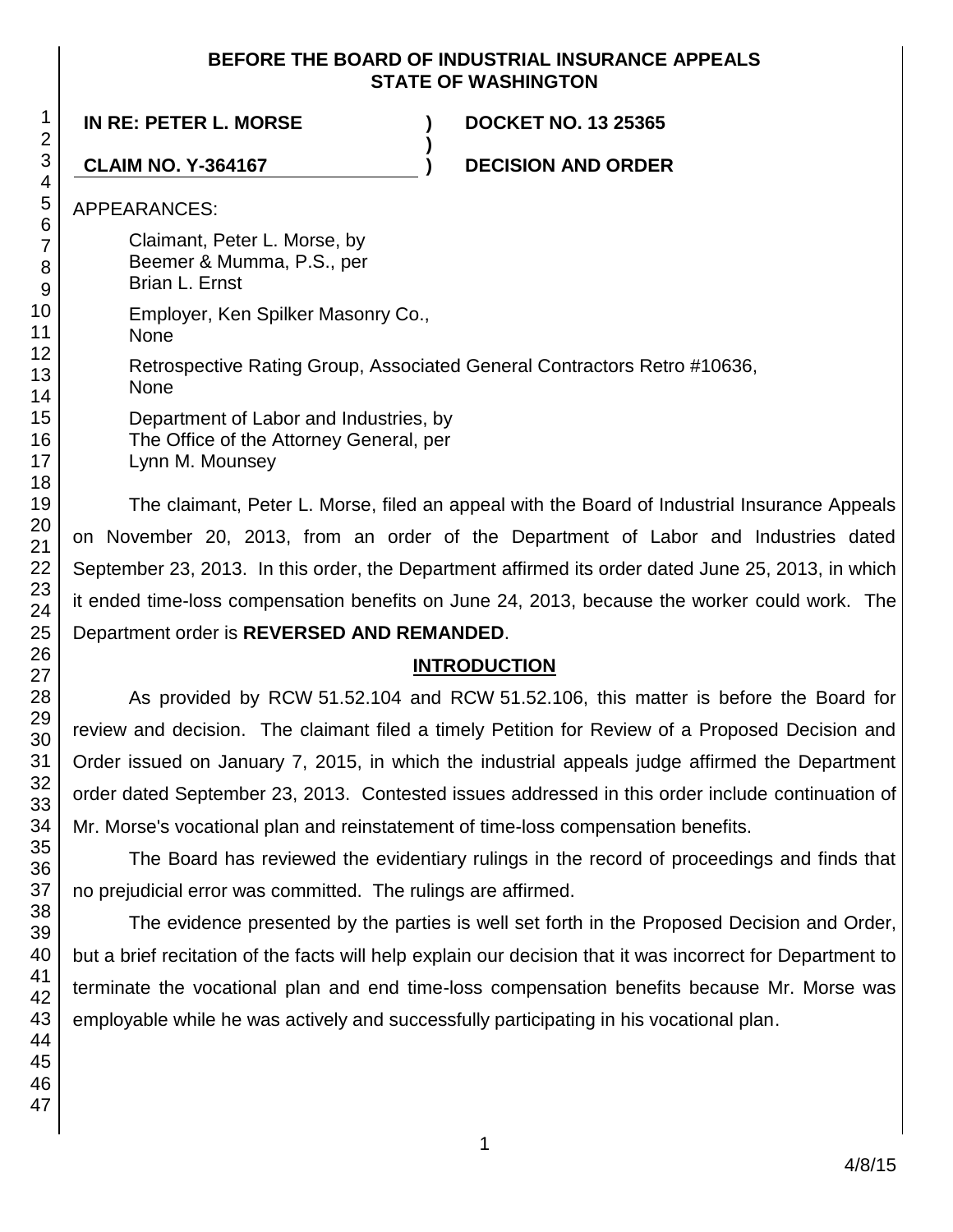Mr. Morse injured his right knee during the course of his employment in 2002. The injury resulted in several surgeries including a total knee replacement and subsequent revision. Mr. Morse worked as a brick mason after graduating from high school in 1981, and is limited by the effects of the injury to sedentary employment. He was earlier found to be in need of vocational services but selected Option 2 in 2009. The claim was reopened in 2011, and Mr. Morse was again found eligible for vocational services. He signed an accountability agreement, which detailed expectations regarding progress and attendance, among other factors. By signing the agreement, Mr. Morse acknowledged that his failure to abide by the agreed expectations would cause suspension of vocational benefits under RCW 51.32.110.

A vocational plan was developed for the position of user support analyst. Mr. Morse was to attend computer classes for approximately 19 months, from November 2012 until June 2014. The record suggests that Mr. Morse was not overly motivated and was deemed by his vocational counselors to be a high maintenance individual. However, he was regularly attending and successfully passing his classes until he had trouble with two courses in June 2013, seven months into the plan.

A meeting to discuss the problems was held, probably on June 10, 2013, or June 11, 2013, between Mr. Morse, his vocational counselor Sky Reynolds (who did not testify in this appeal,) and someone from the school. Mr. Morse was told that he had to work harder and put in more time. Exactly what Mr. Morse said in response is somewhat in dispute; he is the only person who attended the meeting who testified in this appeal. His counselor's supervisor, Leslie Weaver, thought from her discussions with Ms. Reynolds that Mr. Morse was not willing to work any harder and refused to do so. According to Mr. Morse, he didn't refuse but conceded that he might have said that he wouldn't spend more time in class. Ms. Weaver conceded that she never spoke to Mr. Morse after the meeting or sought his perspective on what had happened at the meeting. Mr. Morse continued to attend classes, but Ms. Weaver, based on her understanding that Mr. Morse had violated his accountability agreement by refusing to fully participate, contacted the claims manager, who directed her to take steps to determine Mr. Morse's employability based on the courses he had already completed. Based on his training and a new labor market survey completed on June 29, 2013, Mr. Morse was found to be employable in an entry-level help desk position. The Department terminated the vocational plan and ended time-loss compensation benefits on June 24, 2013, because Mr. Morse could work.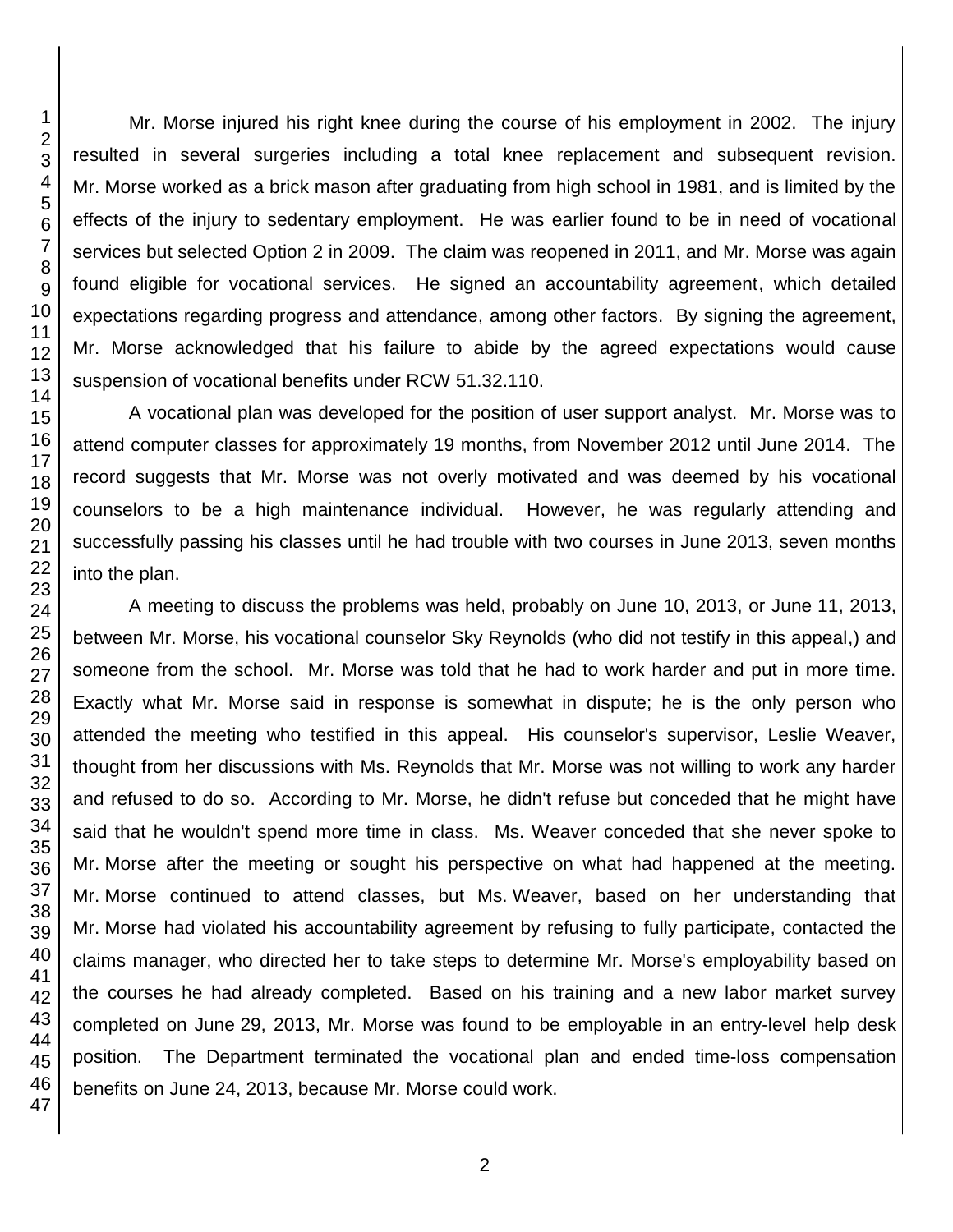#### **DECISION**

The Department did not have the authority to terminate the vocational plan and end time-loss compensation benefits solely on the basis of Mr. Morse's employability while he was actively and successfully participating in his approved plan. Mr. Morse's vocational plan is governed by RCW 51.32.099, in which the Legislature directed the Department to implement a vocational rehabilitation pilot program and articulated as one of its goals that eligible workers, "participate in meaningful retraining in high-demand occupations . . .."<sup>1</sup> The statute imposes certain responsibilities on injured workers who participate in an approved vocational plan. All vocational plans under the program must contain an accountability agreement signed by the worker specifying such factors as the attendance, progress, and performance expected of the worker.<sup>2</sup> If a worker fails to abide by the accountability agreement or disrupts the plan to the extent the employability goal is no longer attainable, benefits are to be suspended under RCW 51.32.110.

Besides imposing obligations on the worker, the statutory scheme also confers certain rights to the worker. RCW 51.32.099(3)(e) provides that the worker **shall** receive temporary total disability compensation while actively and successfully participating in a vocational plan (emphasis added). Once Mr. Morse began an approved vocational plan, the Department had to continue paying those benefits if he was actively and successfully participating in his vocational plan. It was error for Department to terminate the vocational plan and end time-loss compensation benefits because Mr. Morse was employable while he was actively and successfully participating in his vocational plan.

Ms. Weaver appears to have thought Mr. Morse had decided not to use his best efforts and had violated his accountability agreement. If he had, the action would have been to suspend benefits under RCW 51.32.110. We note that RCW 51.32.110 requires that a worker be notified of the intention to suspend benefits and permits a worker to show good cause for the action taken.<sup>4</sup> If the Department considered that Mr. Morse had violated his accountability agreement, or had disrupted the plan to the extent the employability goal was no longer attainable, he should have been given notice; an opportunity to show good cause for any violation; and the potential to cure

l

RCW 51.32.099(1)(a).

RCW 51.32.099(3)(a).

RCW 51.32.099 $(3)(a)$ ; RCW51.32.099(5)(c).

 See *In re Dennis Staudinger,* BIIA Dec.,12 15477 (2013).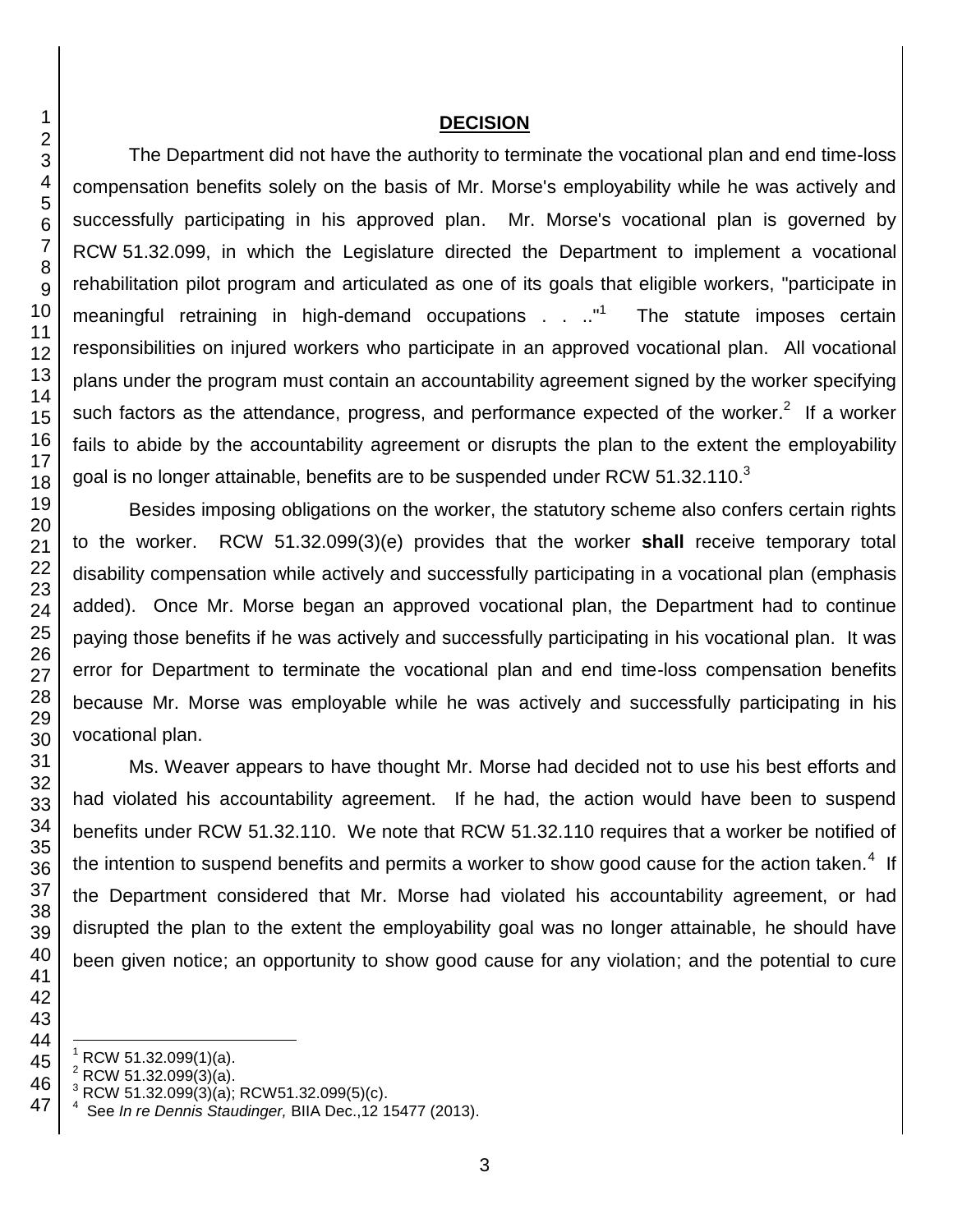the violation and have any suspension lifted.<sup>5</sup> Instead, his vocational plan and time-loss compensation benefits were summarily terminated.

We assume that it must have been clear at the inception of the plan, at least to the vocational experts if not Mr. Morse, that Mr. Morse could be found employable for an entry-level help desk position after seven months of schooling. But the parties agreed to a 19-month plan for the position of user support analyst, presumably a better paying job, and in accord with the Legislature's goal of providing meaningful retraining in high-demand occupations.

If the Department could take the action it took here, the initial vocational plan would be meaningless, and would allow the potential for bait-and-switch operations in which a worker agrees to a meaningful vocational retraining plan of up to two years in duration and in good faith abides by the mandatory accountability agreement, only to be told after a few months he or she is employable in some job that does not require as much training, or pay as much, as the original goal. It also has the potential to put injured workers at the mercy of claims managers or vocational counselors who could end vocational plans and terminate time-loss compensation benefits without providing the worker with any notions of basic fairness.

Based the record, we cannot determine if the original employability goal remains attainable, and therefore whether a vocational plan interruption has occurred.<sup>6</sup> The plan was not interrupted due to the worker's actions because Mr. Morse was actively and successfully participating in his plan when the Department terminated it. Mr. Morse is entitled to the continuation of his vocational plan if possible. On remand, the Department shall reinstate Mr. Morse's time-loss compensation benefits, and take further action under the facts of this appeal.

# **FINDINGS OF FACT**

- 1. On April 15, 2014, an industrial appeals judge certified that the parties agreed to include the Jurisdictional History in the Board record solely for jurisdictional purposes.
- 2. Peter L. Morse sustained an industrial injury on May 7, 2002, when he injured his right knee after jumping off an embankment and some scaffolding. The injury required several surgeries including total right knee replacement surgery on March 3, 2008, and a subsequent revision.

l See, RCW 51.32.110(2); *Anderson v. Weyerhaeuser*, 116 Wn. App. 149 (2003).

See, RCW 51.32.099(5).